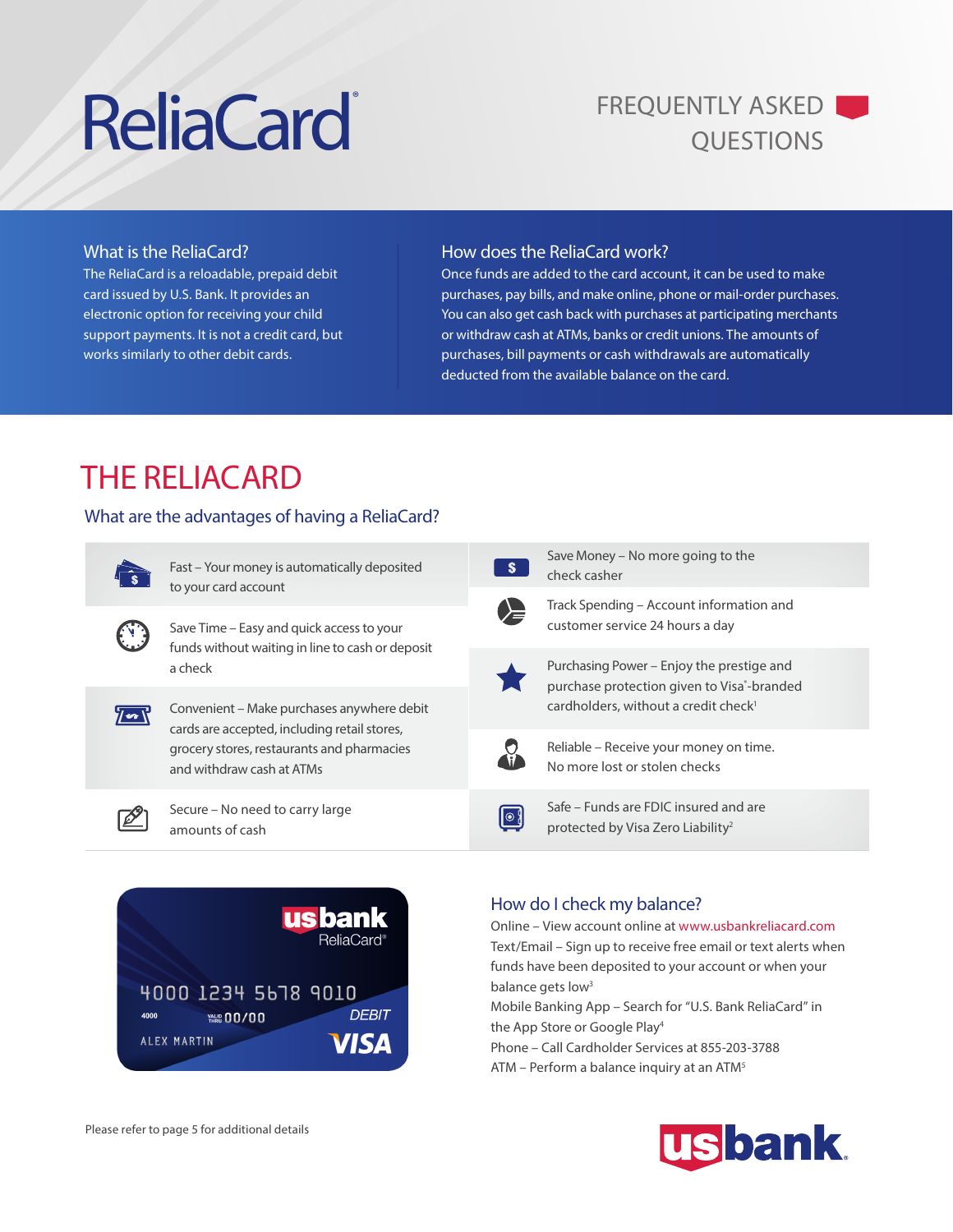### GETTING THE CARD

#### When the card is sent in the mail, what does the envelope look like?

For security reasons, your card comes in a plain white windowed envelope.

#### What information or instructions come with the card?

The card comes with:

- Instructions on how to activate the card and the fee schedule
- The cardholder agreement, which discloses terms and conditions
- A usage guide detailing where and how the card can be used
- The U.S. Bank Privacy Pledge

#### What do I do after I receive the card?

You must call Cardholder Services at 855-203-3788 or visit www.usbankreliacard.com to activate the card and choose your Personal Identification Number (PIN). You cannot use the card until it has been activated. Be sure to sign your name on the back of your card in ink. Your card is not valid unless it's signed. Note: we accept relay calls.

#### Do I receive a new card every time a payment is made?

No. Future payments will be deposited automatically onto the initial card.

### USING THE CARD

#### How do I make a purchase with my card?

The card works much like other prepaid or debit cards. You can use it online, over the phone, at grocery stores, retail stores, restaurants, medical offices, etc. It is important to know your account balance before making purchases.

#### When making a purchase, on the authorization machine, which selection (credit or debit) do I choose?

Select "Credit" or "Debit" to make a purchase. Select "Debit" to get 'cash back' with your purchase. (You will have to enter your PIN.)



#### How can I get cash with my card?

- Cash Back With Purchases–at participating merchants such as grocery or convenience stores
- ATM Withdrawal<sup>5</sup>-at any ATM
- Teller Withdrawal<sup>5</sup>-at any bank or credit union



#### How do I withdraw cash at an ATM?

- Insert or swipe your card and enter your 4-digit PIN
- Select "Withdrawal from Checking"
- Enter the amount to be withdrawn



#### How do I get cash back with a purchase?

- When the authorization machine asks for credit or debit, select "Debit"
- Enter the 4-digit PIN
- Select "Yes" for cash back
- Enter the amount, press "OK"

Please refer to page 5 for additional details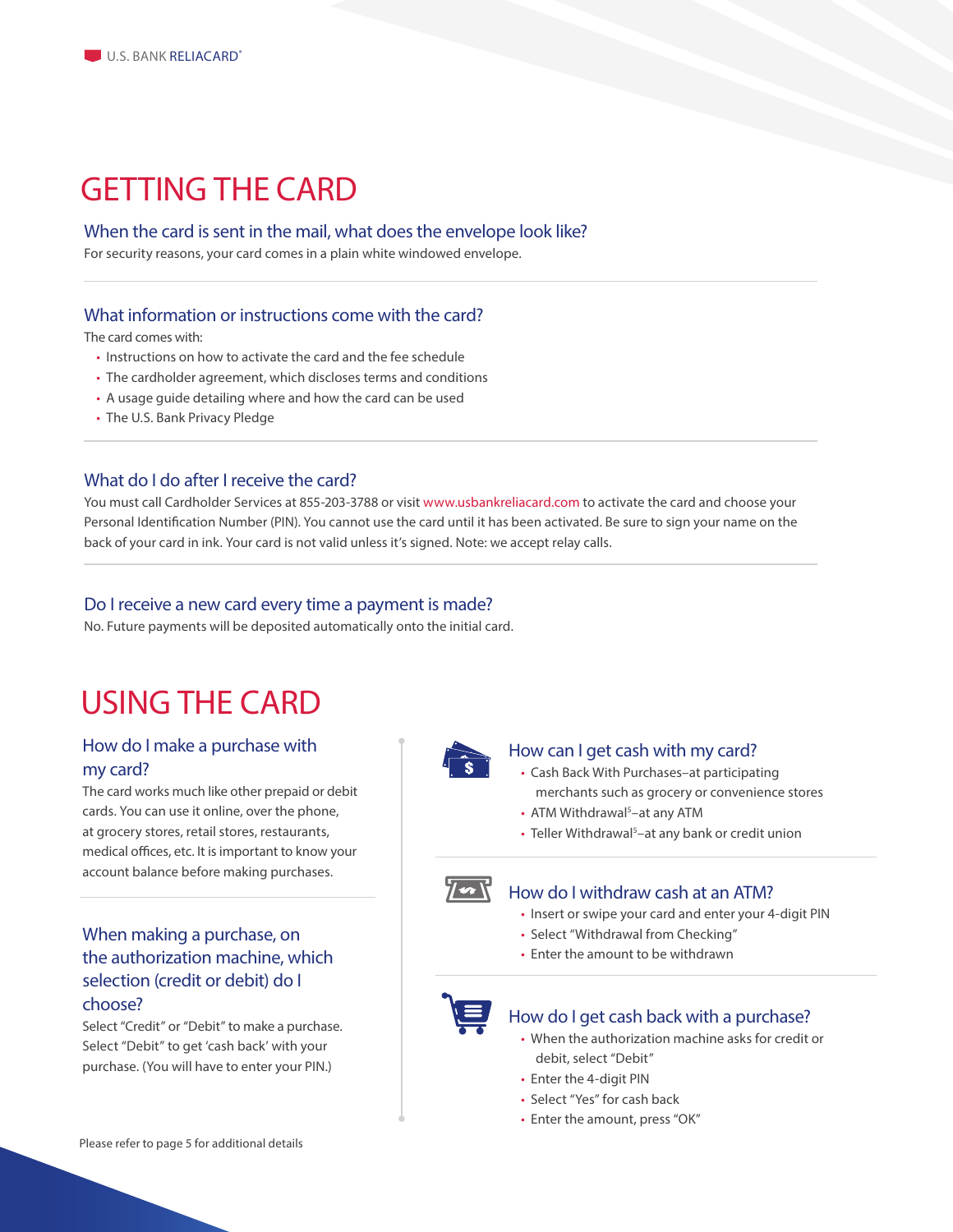### USING THE CARD

#### How do I get cash at a bank or credit union teller?

You must know your available balance (the teller will not have access to this information) and ask for a cash withdrawal in the amount you wish to withdraw. Note: you may need to provide your driver's license to verify your identity.

#### Do I have to go to a U.S. Bank ATM or U.S. Bank branch to get cash?

No. You can get cash back with purchases at merchants throughout the United States such as grocery and convenience stores. Cash can also be obtained from any ATM or over the counter at any Visa bank or credit union. To find the ATM nearest you, visit www.usbank.com/locate or www.moneypass.com.

#### Do I need to know my PIN to use the card?

Yes & No. The card can be used to make signature-based purchases without a PIN. However, a PIN must be used for PIN-based purchases and for cash withdrawals at ATMs. You must choose your own PIN by calling Cardholder Services at 855-203-3788 or visiting www.usbankreliacard.com after you receive your card. For security reasons it is important that you pick a PIN that only you would know, and not share the PIN or the card with anyone.

#### What should I do if I forget my PIN?

You must contact Cardholder Services at 855-203-3788 or visit www.usbankreliacard.com to reset your PIN.

#### Can I still get cash if I forget my PIN?

Yes. You can go to any Visa bank or credit union and ask the teller for a cash withdrawal.



#### How can I be notified when funds are deposited to my card<sup>3</sup>?

You have the option of signing up for optional text or email alerts when money is added or when your card balance gets low at www.usbankreliacard.com. You can also use our two-way text alert feature by texting a short code to receive the following updates:

| Alert Type                     | Instructions               |
|--------------------------------|----------------------------|
| <b>Balance Alert</b>           | Text BAL to 90831          |
| <b>Recent Transactions</b>     | Text TRANS to 90831        |
| <b>Customer Service Number</b> | <b>Text HFI P to 90831</b> |



#### Can I manage my account with my smart phone<sup>4</sup>?

Yes. You can use the ReliaCard Mobile Banking app to check your account balance, enroll in and manage text alerts, view your most recent transactions or search for the nearest innetwork ATM location. Search for "U.S. Bank ReliaCard" in the App Store or Google Play.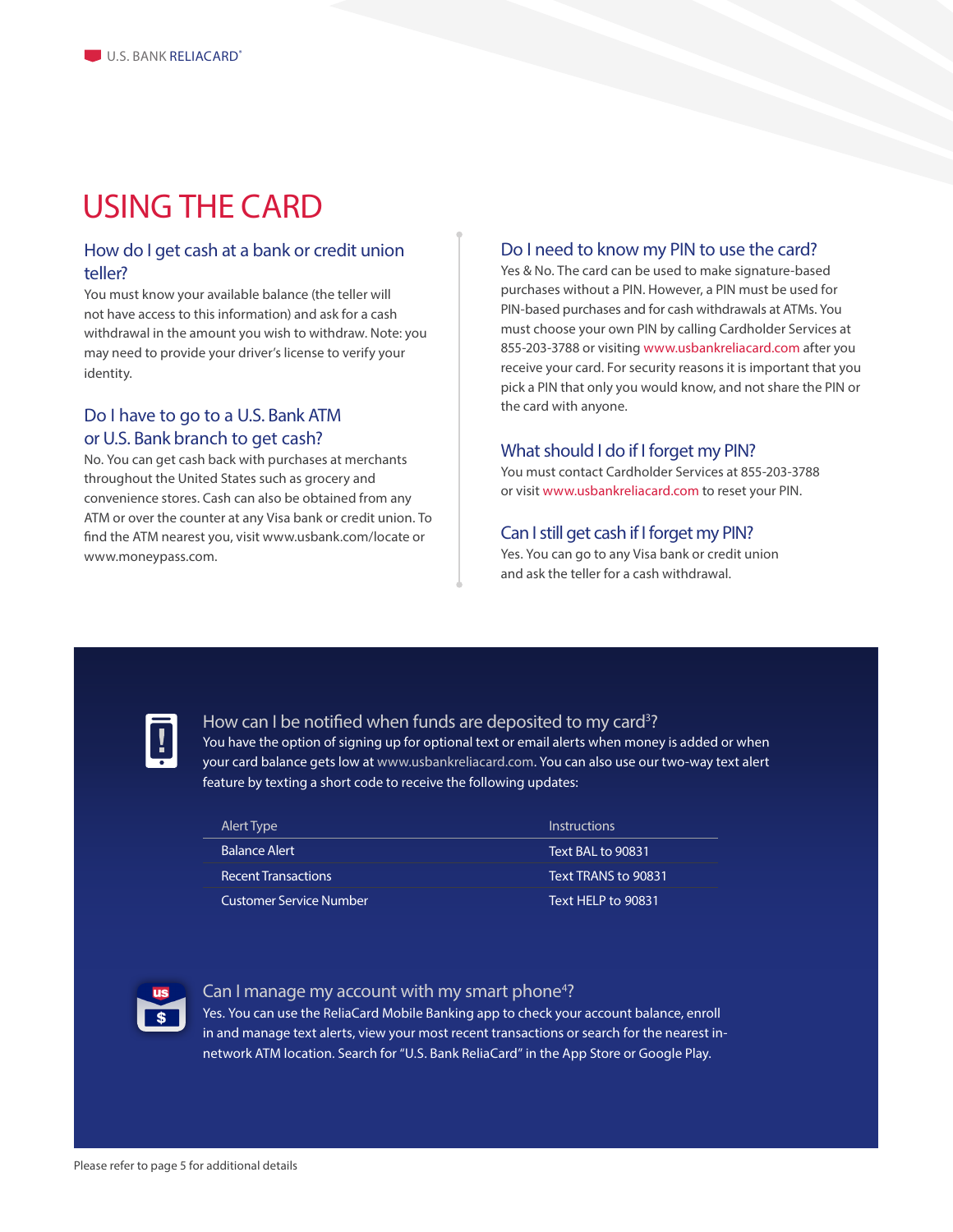### USING THE CARD

#### Can I pay bills with my card?

Yes. You can visit your billers' websites and provide your 16-digit card number and expiration date or log on to www.usbankreliacard.com.





### LIMITS

#### Can I make a purchase for more than the amount on my card?

If you need to make a purchase for more than the amount you have on your card, you will need to use two forms of payment. Tell the cashier how much you want taken from the balance on your card – the cashier cannot determine your available balance. Then, pay the remaining balance with cash, check, credit card or check card.



#### Can I use my ReliaCard at the gas pump?

When purchasing gasoline at a gas station, you will not be able to pay with your card using the pay-at-the-pump option. You can still purchase gas at stations that allow you to pay inside with a cashier. Payments made this way will post to your card account automatically.

#### Can anyone else view or track my transactions?

No. For privacy reasons, U.S. Bank does not share card account numbers or transaction details. However, for reconciliation purposes, the Hawaii Child Support Enforcement Agency (CSEA) does have access to the amount and date of each deposit.



#### Can the ReliaCard be overdrawn?

Usually a purchase that exceeds the available balance will not be approved. In very limited circumstances, if you do not have sufficient funds when the final amount clears, it may result in a negative balance; however you will not be charged an overdraft fee. You can check your balance online, using the ReliaCard Mobile App or by calling Cardholder Services 24/7.

### How do I obtain information about fees for my ReliaCard?

Fees are located on the Fee Schedule sent to you with your card. You may view your fee schedule online at www.usbankreliacard.com. You may also call Cardholder Services at 855-203-3788 to request fee information.